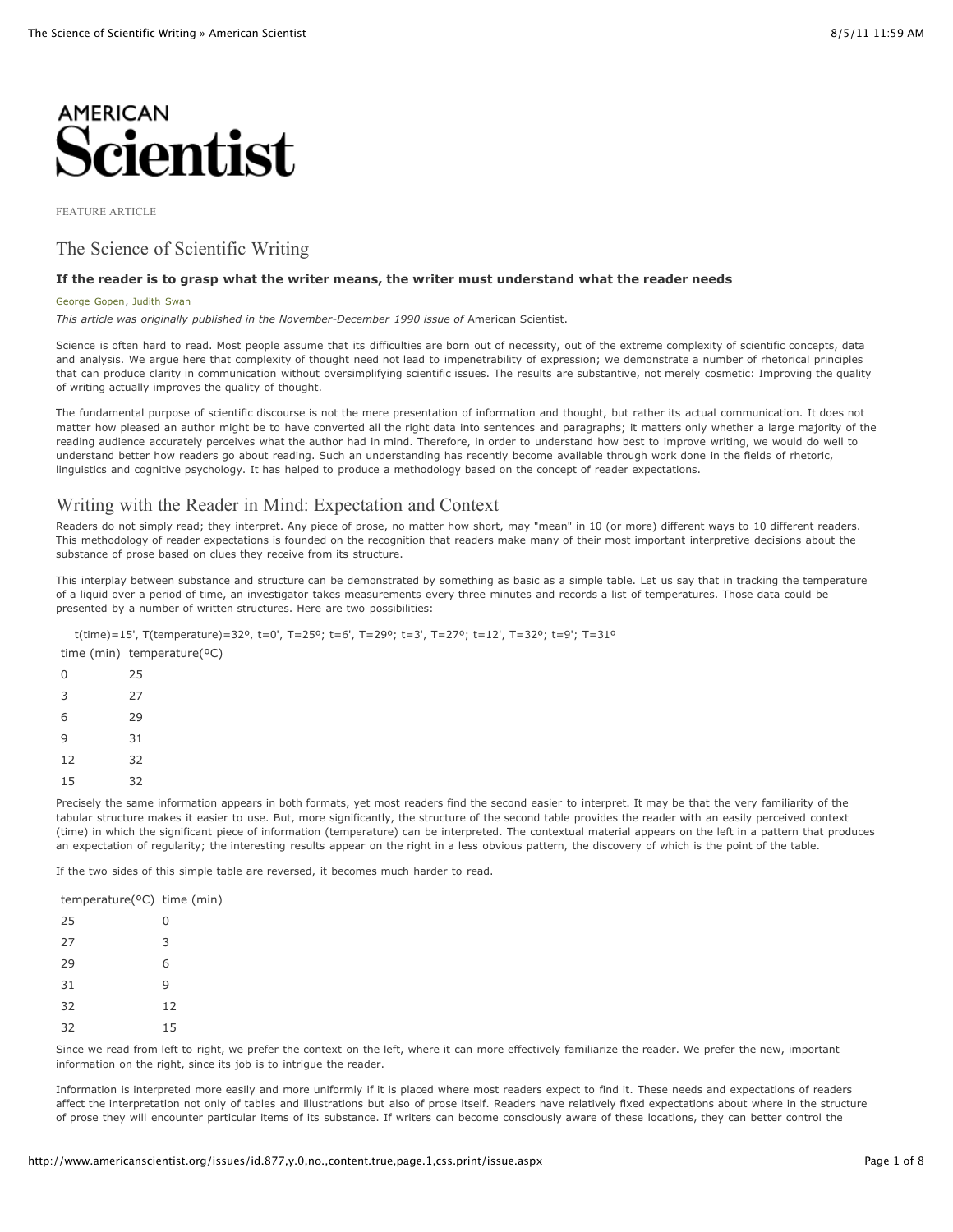degrees of recognition and emphasis a reader will give to the various pieces of information being presented. Good writers are intuitively aware of these expectations; that is why their prose has what we call "shape."

This underlying concept of reader expectation is perhaps most immediately evident at the level of the largest units of discourse. (A unit of discourse is defined as anything with a beginning and an end: a clause, a sentence, a section, an article, etc.) A research article, for example, is generally divided into recognizable sections, sometimes labeled Introduction, Experimental Methods, Results and Discussion. When the sections are confused—when too much experimental detail is found in the Results section, or when discussion and results intermingle—readers are often equally confused. In smaller units of discourse the functional divisions are not so explicitly labeled, but readers have definite expectations all the same, and they search for certain information in particular places. If these structural expectations are continually violated, readers are forced to divert energy from understanding the content of a passage to unraveling its structure. As the complexity of the context increases moderately, the possibility of misinterpretation or noninterpretation increases dramatically.

We present here some results of applying this methodology to research reports in the scientific literature. We have taken several passages from research articles (either published or accepted for publication) and have suggested ways of rewriting them by applying principles derived from the study of reader expectations. We have not sought to transform the passages into "plain English" for the use of the general public; we have neither decreased the jargon nor diluted the science. We have striven not for simplification but for clarification.

# Reader Expectations for the Structure of Prose

Here is our first example of scientific prose, in its original form:

The smallest of the URF's (URFA6L), a 207-nucleotide (nt) reading frame overlapping out of phase the NH<sub>2</sub>-terminal portion of the

adenosinetriphosphatase (ATPase) subunit 6 gene has been identified as the animal equivalent of the recently discovered yeast H<sup>+</sup>-ATPase subunit 8 gene. The functional significance of the other URF's has been, on the contrary, elusive. Recently, however, immunoprecipitation experiments with antibodies to purified, rotenone-sensitive NADH-ubiquinone oxido-reductase [hereafter referred to as respiratory chain NADH dehydrogenase or complex I] from bovine heart, as well as enzyme fractionation studies, have indicated that six human URF's (that is, URF1, URF2, URF3, URF4, URF4L, and URF5, hereafter referred to as ND1, ND2, ND3, ND4, ND4L, and ND5) encode subunits of complex I. This is a large complex that also contains many subunits synthesized in the cytoplasm.\*

[\*The full paragraph includes one more sentence: "Support for such functional identification of the URF products has come from the finding that the purified rotenone-sensitive NADH dehydrogenase from *Neurospora crassa* contains several subunits synthesized within the mitochondria, and from the observation that the stopper mutant of *Neurospora crassa*, whose mtDNA lacks two genes homologous to URF2 and URF3, has no functional complex I." We have omitted this sentence both because the passage is long enough as is and because it raises no additional structural issues.]

Ask any ten people why this paragraph is hard to read, and nine are sure to mention the technical vocabulary; several will also suggest that it requires specialized background knowledge. Those problems turn out to be only a small part of the difficulty. Here is the passage again, with the difficult words temporarily lifted:

The smallest of the URF's, and [A], has been identified as a [B] subunit 8 gene. The functional significance of the other URF's has been, on the contrary, elusive. Recently, however, [C] experiments, as well as [D] studies, have indicated that six human URF's [1-6] encode subunits of Complex I. This is a large complex that also contains many subunits synthesized in the cytoplasm.

It may now be easier to survive the journey through the prose, but the passage is still difficult. Any number of questions present themselves: What has the first sentence of the passage to do with the last sentence? Does the third sentence contradict what we have been told in the second sentence? Is the functional significance of URF's still "elusive"? Will this passage lead us to further discussion about URF's, or about Complex I, or both?

#### **Information is interpreted more easily and more uniformly if it is placed where most readers expect to find it.**

Knowing a little about the subject matter does not clear up all the confusion. The intended audience of this passage would probably possess at least two items of essential technical information: first, "URF" stands for "Uninterrupted Reading Frame," which describes a segment of DNA organized in such a way that it could encode a protein, although no such protein product has yet been identified; second, both APTase and NADH oxido-reductase are enzyme complexes central to energy metabolism. Although this information may provide some sense of comfort, it does little to answer the interpretive questions that need answering. It seems the reader is hindered by more than just the scientific jargon.

To get at the problem, we need to articulate something about how readers go about reading. We proceed to the first of several reader expectations.

# Subject-Verb Separation

Look again at the first sentence of the passage cited above. It is relatively long, 42 words; but that turns out not to be the main cause of its burdensome complexity. Long sentences need not be difficult to read; they are only difficult to write. We have seen sentences of over 100 words that flow easily and persuasively toward their clearly demarcated destination. Those well-wrought serpents all had something in common: Their structure presented information to readers in the order the readers needed and expected it.

#### **Beginning with the exciting material and ending with a lack of luster often leaves us disappointed and destroys our sense of momentum.**

The first sentence of our example passage does just the opposite: it burdens and obstructs the reader, because of an all-too-common structural defect. Note that the grammatical subject ("the smallest") is separated from its verb ("has been identified") by 23 words, more than half the sentence. Readers expect a grammatical subject to be followed immediately by the verb. Anything of length that intervenes between subject and verb is read as an interruption, and therefore as something of lesser importance.

The reader's expectation stems from a pressing need for syntactic resolution, fulfilled only by the arrival of the verb. Without the verb, we do not know what the subject is doing, or what the sentence is all about. As a result, the reader focuses attention on the arrival of the verb and resists recognizing anything in the interrupting material as being of primary importance. The longer the interruption lasts, the more likely it becomes that the "interruptive" material actually contains important information; but its structural location will continue to brand it as merely interruptive. Unfortunately, the reader will not discover its true value until too late—until the sentence has ended without having produced anything of much value outside of that subject-verb interruption.

In this first sentence of the paragraph, the relative importance of the intervening material is difficult to evaluate. The material might conceivably be quite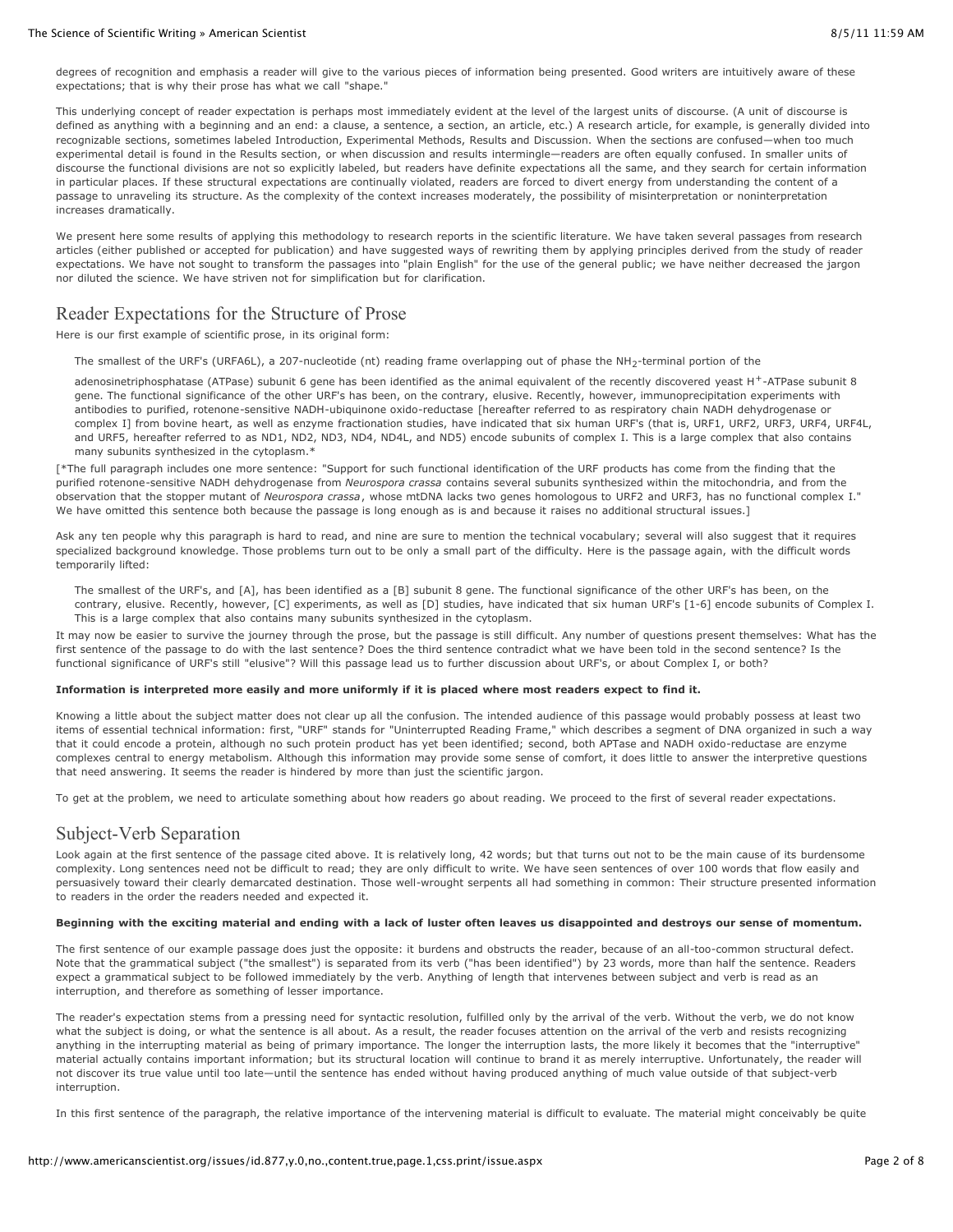significant, in which case the writer should have positioned it to reveal that importance. Here is one way to incorporate it into the sentence structure:

The smallest of the URF's is URFA6L, a 207-nucleotide (nt) reading frame overlapping out of phase the NH<sub>2</sub>-terminal portion of the

adenosinetriphosphatase (ATPase) subunit 6 gene; it has been identified as the animal equivalent of the recently discovered yeast H<sup>+</sup>-ATPase subunit 8 gene.

On the other hand, the intervening material might be a mere aside that diverts attention from more important ideas; in that case the writer should have deleted it, allowing the prose to drive more directly toward its significant point:

The smallest of the URF's (URFA6L) has been identified as the animal equivalent of the recently discovered yeast H<sup>+</sup>-ATPase subunit 8 gene. Only the author could tell us which of these revisions more accurately reflects his intentions.

These revisions lead us to a second set of reader expectations. Each unit of discourse, no matter what the size, is expected to serve a single function, to make a single point. In the case of a sentence, the point is expected to appear in a specific place reserved for emphasis.

## The Stress Position

It is a linguistic commonplace that readers naturally emphasize the material that arrives at the end of a sentence. We refer to that location as a "stress position." If a writer is consciously aware of this tendency, she can arrange for the emphatic information to appear at the moment the reader is naturally exerting the greatest reading emphasis. As a result, the chances greatly increase that reader and writer will perceive the same material as being worthy of primary emphasis. The very structure of the sentence thus helps persuade the reader of the relative values of the sentence's contents.

The inclination to direct more energy to that which arrives last in a sentence seems to correspond to the way we work at tasks through time. We tend to take something like a "mental breath" as we begin to read each new sentence, thereby summoning the tension with which we pay attention to the unfolding of the syntax. As we recognize that the sentence is drawing toward its conclusion, we begin to exhale that mental breath. The exhalation produces a sense of emphasis. Moreover, we delight in being rewarded at the end of a labor with something that makes the ongoing effort worthwhile. Beginning with the exciting material and ending with a lack of luster often leaves us disappointed and destroys our sense of momentum. We do not start with the strawberry shortcake and work our way up to the broccoli.

When the writer puts the emphatic material of a sentence in any place other than the stress position, one of two things can happen; both are bad. First, the reader might find the stress position occupied by material that clearly is not worthy of emphasis. In this case, the reader must discern, without any additional structural clue, what else in the sentence may be the most likely candidate for emphasis. There are no secondary structural indications to fall back upon. In sentences that are long, dense or sophisticated, chances soar that the reader will not interpret the prose precisely as the writer intended. The second possibility is even worse: The reader may find the stress position occupied by something that does appear capable of receiving emphasis, even though the writer did not intend to give it any stress. In that case, the reader is highly likely to emphasize this imposter material, and the writer will have lost an important opportunity to influence the reader's interpretive process.

The stress position can change in size from sentence to sentence. Sometimes it consists of a single word; sometimes it extends to several lines. The definitive factor is this: The stress position coincides with the moment of syntactic closure. A reader has reached the beginning of the stress position when she knows there is nothing left in the clause or sentence but the material presently being read. Thus a whole list, numbered and indented, can occupy the stress position of a sentence if it has been clearly announced as being all that remains of that sentence. Each member of that list, in turn, may have its own internal stress position, since each member may produce its own syntactic closure.

Within a sentence, secondary stress positions can be formed by the appearance of a properly used colon or semicolon; by grammatical convention, the material preceding these punctuation marks must be able to stand by itself as a complete sentence. Thus, sentences can be extended effortlessly to dozens of words, as long as there is a medial syntactic closure for every piece of new, stress-worthy information along the way. One of our revisions of the initial sentence can serve as an example:

The smallest of the URF's is URFA6L, a 207-nucleotide (nt) reading frame overlapping out of phase the NH<sub>2</sub>-terminal portion of the

adenosinetriphosphatase (ATPase) subunit 6 gene; it has been identified as the animal equivalent of the recently discovered yeast H+-ATPase subunit 8 gene.

By using a semicolon, we created a second stress position to accommodate a second piece of information that seemed to require emphasis.

We now have three rhetorical principles based on reader expectations: First, grammatical subjects should be followed as soon as possible by their verbs; second, every unit of discourse, no matter the size, should serve a single function or make a single point; and, third, information intended to be emphasized should appear at points of syntactic closure. Using these principles, we can begin to unravel the problems of our example prose.

Note the subject-verb separation in the 62-word third sentence of the original passage:

Recently, however, immunoprecipitation experiments with antibodies to purified, rotenone-sensitive NADH-ubiquinone oxido-reductase [hereafter referred to as respiratory chain NADH dehydrogenase or complex I] from bovine heart, as well as enzyme fractionation studies, have indicated that six human URF's (that is, URF1, URF2, URF3, URF4, URF4L, and URF5, hereafter referred to as ND1, ND2, ND3, ND4, ND4L and ND5) encode subunits of complex I.

After encountering the subject ("experiments"), the reader must wade through 27 words (including three hyphenated compound words, a parenthetical interruption and an "as well as" phrase) before alighting on the highly uninformative and disappointingly anticlimactic verb ("have indicated"). Without a moment to recover, the reader is handed a "that" clause in which the new subject ("six human URF's") is separated from its verb ("encode") by yet another 20 words.

If we applied the three principles we have developed to the rest of the sentences of the example, we could generate a great many revised versions of each. These revisions might differ significantly from one another in the way their structures indicate to the reader the various weights and balances to be given to the information. Had the author placed all stress-worthy material in stress positions, we as a reading community would have been far more likely to interpret these sentences uniformly.

We couch this discussion in terms of "likelihood" because we believe that meaning is not inherent in discourse by itself; "meaning" requires the combined participation of text and reader. All sentences are infinitely interpretable, given an infinite number of interpreters. As communities of readers, however, we tend to work out tacit agreements as to what kinds of meaning are most likely to be extracted from certain articulations. We cannot succeed in making even a single sentence mean one and only one thing; we can only increase the odds that a large majority of readers will tend to interpret our discourse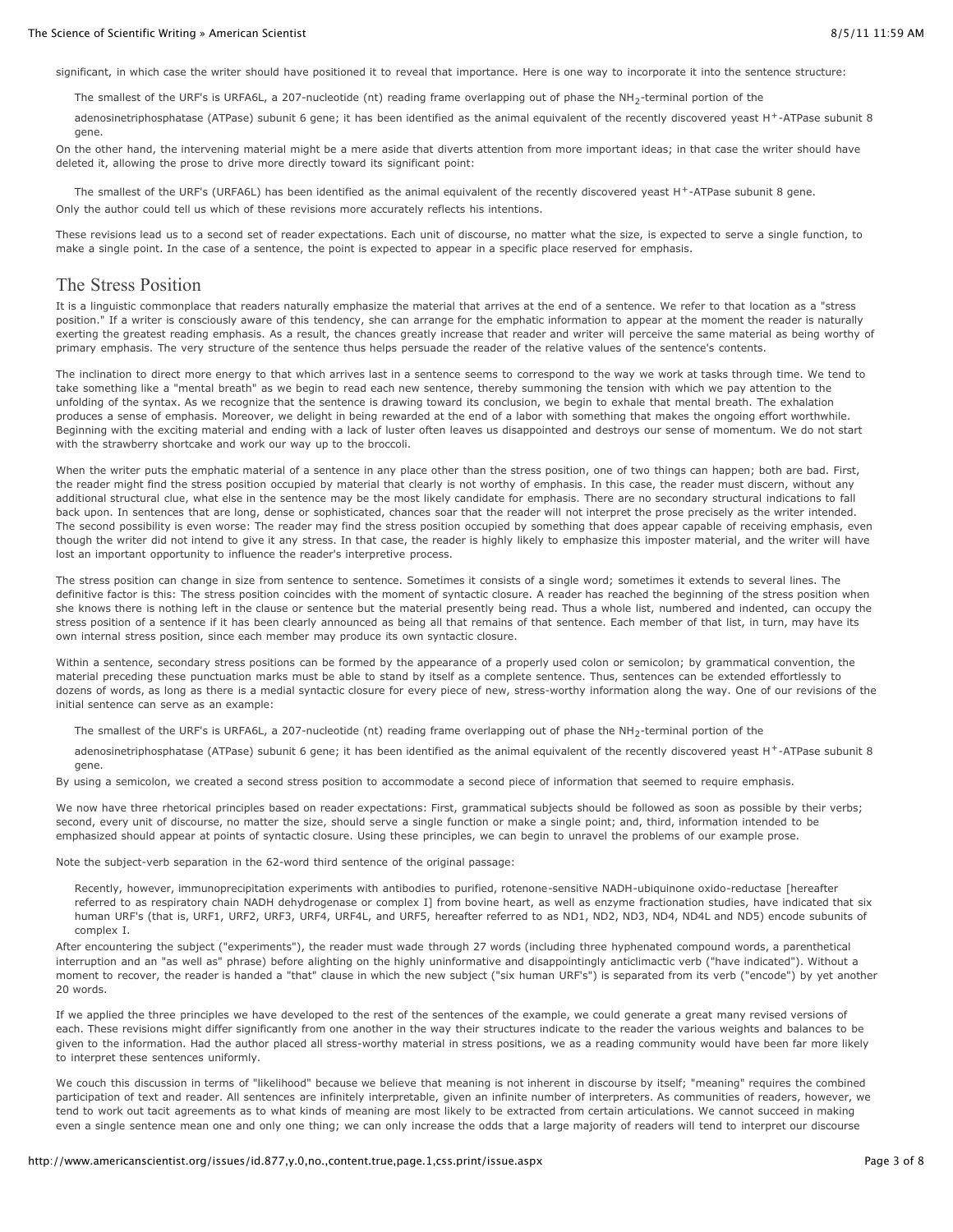according to our intentions. Such success will follow from authors becoming more consciously aware of the various reader expectations presented here.

#### **We cannot succeed in making even a single sentence mean one and only one thing; we can only increase the odds that a large majority of readers will tend to interpret our discourse according to our intentions.**

Here is one set of revisionary decisions we made for the example:

The smallest of the URF's, URFA6L, has been identified as the animal equivalent of the recently discovered yeast H<sup>+</sup>-ATPase subunit 8 gene; but the functional significance of other URF's has been more elusive. Recently, however, several human URF's have been shown to encode subunits of rotenone-sensitive NADH-ubiquinone oxido-reductase. This is a large complex that also contains many subunits synthesized in the cytoplasm; it will be referred to hereafter as respiratory chain NADH dehydrogenase or complex I. Six subunits of Complex I were shown by enzyme fractionation studies and immunoprecipitation experiments to be encoded by six human URF's (URF1, URF2, URF3, URF4, URF4L, and URF5); these URF's will be referred to subsequently as ND1, ND2, ND3, ND4, ND4L and ND5.

Sheer length was neither the problem nor the solution. The revised version is not noticeably shorter than the original; nevertheless, it is significantly easier to interpret. We have indeed deleted certain words, but not on the basis of wordiness or excess length. (See especially the last sentence of our revision.)

When is a sentence too long? The creators of readability formulas would have us believe there exists some fixed number of words (the favorite is 29) past which a sentence is too hard to read. We disagree. We have seen 10-word sentences that are virtually impenetrable and, as we mentioned above, 100 word sentences that flow effortlessly to their points of resolution. In place of the word-limit concept, we offer the following definition: A sentence is too long when it has more viable candidates for stress positions than there are stress positions available. Without the stress position's locational clue that its material is intended to be emphasized, readers are left too much to their own devices in deciding just what else in a sentence might be considered important.

In revising the example passage, we made certain decisions about what to omit and what to emphasize. We put subjects and verbs together to lessen the reader's syntactic burdens; we put the material we believed worthy of emphasis in stress positions; and we discarded material for which we could not discern significant connections. In doing so, we have produced a clearer passage—but not one that necessarily reflects the author's intentions; it reflects only our interpretation of the author's intentions. The more problematic the structure, the less likely it becomes that a grand majority of readers will perceive the discourse in exactly the way the author intended.

#### **The information that begins a sentence establishes for the reader a perspective for viewing the sentence as a unit.**

It is probable that many of our readers--and perhaps even the authors—will disagree with some of our choices. If so, that disagreement underscores our point: The original failed to communicate its ideas and their connections clearly. If we happened to have interpreted the passage as you did, then we can make a different point: No one should have to work as hard as we did to unearth the content of a single passage of this length.

## The Topic Position

To summarize the principles connected with the stress position, we have the proverbial wisdom, "Save the best for last." To summarize the principles connected with the other end of the sentence, which we will call the topic position, we have its proverbial contradiction, "First things first." In the stress position the reader needs and expects closure and fulfillment; in the topic position the reader needs and expects perspective and context. With so much of reading comprehension affected by what shows up in the topic position, it behooves a writer to control what appears at the beginning of sentences with great care.

The information that begins a sentence establishes for the reader a perspective for viewing the sentence as a unit: Readers expect a unit of discourse to be a story about whoever shows up first. "Bees disperse pollen" and "Pollen is dispersed by bees" are two different but equally respectable sentences about the same facts. The first tells us something about bees; the second tells us something about pollen. The passivity of the second sentence does not by itself impair its quality; in fact, "Pollen is dispersed by bees" is the superior sentence if it appears in a paragraph that intends to tell us a continuing story about pollen. Pollen's story at that moment is a passive one.

Readers also expect the material occupying the topic position to provide them with linkage (looking backward) and context (looking forward). The information in the topic position prepares the reader for upcoming material by connecting it backward to the previous discussion. Although linkage and context can derive from several sources, they stem primarily from material that the reader has already encountered within this particular piece of discourse. We refer to this familiar, previously introduced material as "old information." Conversely, material making its first appearance in a discourse is "new information." When new information is important enough to receive emphasis, it functions best in the stress position.

When old information consistently arrives in the topic position, it helps readers to construct the logical flow of the argument: It focuses attention on one particular strand of the discussion, both harkening backward and leaning forward. In contrast, if the topic position is constantly occupied by material that fails to establish linkage and context, readers will have difficulty perceiving both the connection to the previous sentence and the projected role of the new sentence in the development of the paragraph as a whole.

Here is a second example of scientific prose that we shall attempt to improve in subsequent discussion:

Large earthquakes along a given fault segment do not occur at random intervals because it takes time to accumulate the strain energy for the rupture. The rates at which tectonic plates move and accumulate strain at their boundaries are approximately uniform. Therefore, in first approximation, one may expect that large ruptures of the same fault segment will occur at approximately constant time intervals. If subsequent main shocks have different amounts of slip across the fault, then the recurrence time may vary, and the basic idea of periodic mainshocks must be modified. For great plate boundary ruptures the length and slip often vary by a factor of 2. Along the southern segment of the San Andreas fault the recurrence interval is 145 years with variations of several decades. The smaller the standard deviation of the average recurrence interval, the more specific could be the long term prediction of a future mainshock.

This is the kind of passage that in subtle ways can make readers feel badly about themselves. The individual sentences give the impression of being intelligently fashioned: They are not especially long or convoluted; their vocabulary is appropriately professional but not beyond the ken of educated general readers; and they are free of grammatical and dictional errors. On first reading, however, many of us arrive at the paragraph's end without a clear sense of where we have been or where we are going. When that happens, we tend to berate ourselves for not having paid close enough attention. In reality, the fault lies not with us, but with the author.

We can distill the problem by looking closely at the information in each sentence's topic position: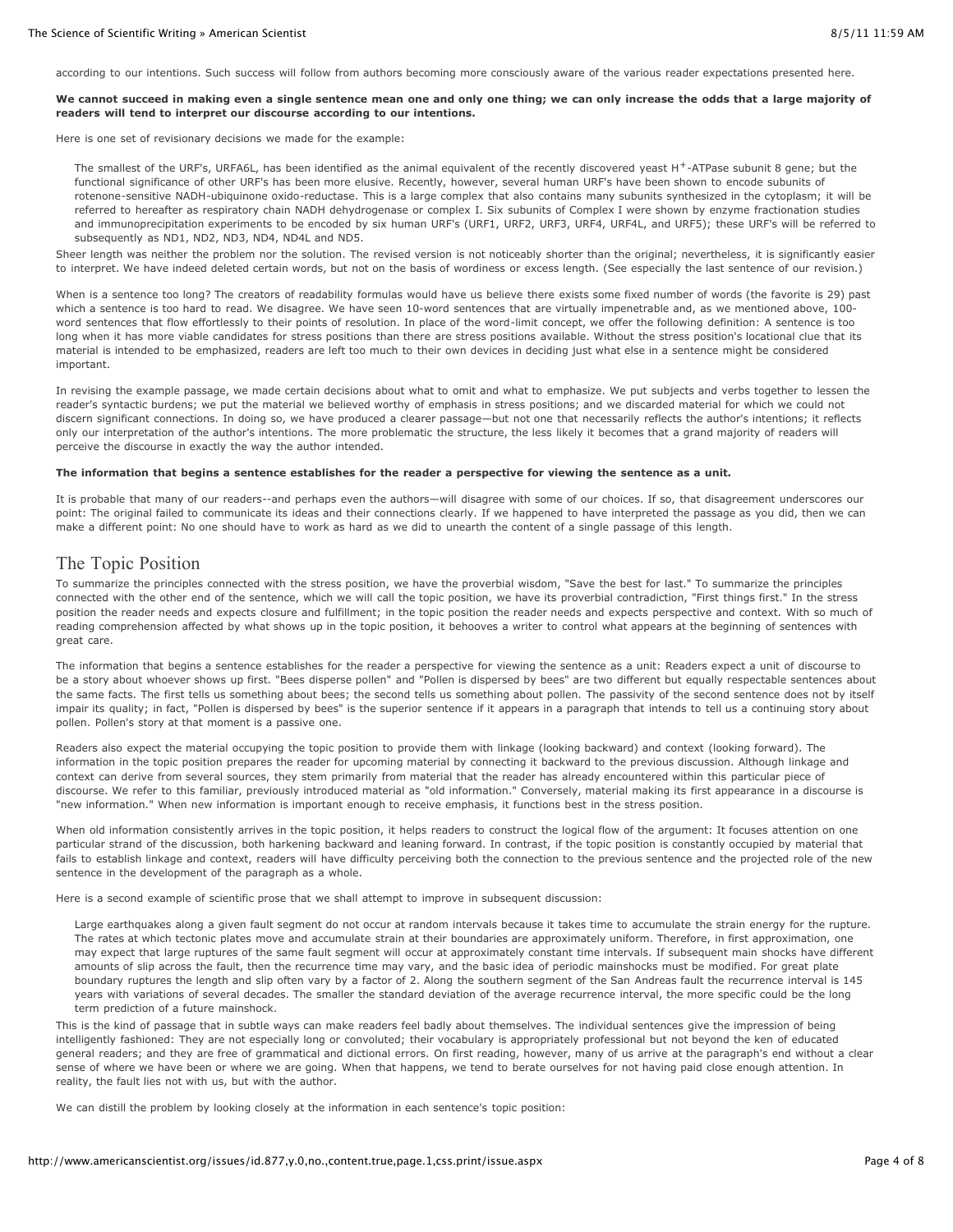Large earthquakes The rates Therefore...one subsequent mainshocks great plate boundary ruptures the southern segment of the San Andreas fault the smaller the standard deviation...

Much of this information is making its first appearance in this paragraph—in precisely the spot where the reader looks for old, familiar information. As a result, the focus of the story constantly shifts. Given just the material in the topic positions, no two readers would be likely to construct exactly the same story for the paragraph as a whole.

If we try to piece together the relationship of each sentence to its neighbors, we notice that certain bits of old information keep reappearing. We hear a good deal about the recurrence time between earthquakes: The first sentence introduces the concept of nonrandom intervals between earthquakes; the second sentence tells us that recurrence rates due to the movement of tectonic plates are more or less uniform; the third sentence adds that the recurrence rates of major earthquakes should also be somewhat predictable; the fourth sentence adds that recurrence rates vary with some conditions; the fifth sentence adds information about one particular variation; the sixth sentence adds a recurrence-rate example from California; and the last sentence tells us something about how recurrence rates can be described statistically. This refrain of "recurrence intervals" constitutes the major string of old information in the paragraph. Unfortunately, it rarely appears at the beginning of sentences, where it would help us maintain our focus on its continuing story.

In reading, as in most experiences, we appreciate the opportunity to become familiar with a new environment before having to function in it. Writing that continually begins sentences with new information and ends with old information forbids both the sense of comfort and orientation at the start and the sense of fulfilling arrival at the end. It misleads the reader as to whose story is being told; it burdens the reader with new information that must be carried further into the sentence before it can be connected to the discussion; and it creates ambiguity as to which material the writer intended the reader to emphasize. All of these distractions require that readers expend a disproportionate amount of energy to unravel the structure of the prose, leaving less energy available for perceiving content.

We can begin to revise the example by ensuring the following for each sentence:

1. The backward-linking old information appears in the topic position.

- 2. The person, thing or concept whose story it is appears in the topic position.
- 3. The new, emphasis-worthy information appears in the stress position.

Once again, if our decisions concerning the relative values of specific information differ from yours, we can all blame the author, who failed to make his intentions apparent. Here first is a list of what we perceived to be the new, emphatic material in each sentence:

time to accumulate strain energy along a fault approximately uniform large ruptures of the same fault different amounts of slip vary by a factor of 2 variations of several decades predictions of future mainshock

Now, based on these assumptions about what deserves stress, here is our proposed revision:

Large earthquakes along a given fault segment do not occur at random intervals because it takes time to accumulate the strain energy for the rupture. The rates at which tectonic plates move and accumulate strain at their boundaries are roughly uniform. Therefore, nearly constant time intervals (at first approximation) would be expected between large ruptures of the same fault segment. [However?], the recurrence time may vary; the basic idea of periodic mainshocks may need to be modified if subsequent mainshocks have different amounts of slip across the fault. [Indeed?], the length and slip of great plate boundary ruptures often vary by a factor of 2. [For example?], the recurrence intervals along the southern segment of the San Andreas fault is 145 years with variations of several decades. The smaller the standard deviation of the average recurrence interval, the more specific could be the long term prediction of a future mainshock.

Many problems that had existed in the original have now surfaced for the first time. Is the reason earthquakes do not occur at random intervals stated in the first sentence or in the second? Are the suggested choices of "however," "indeed," and "for example" the right ones to express the connections at those points? (All these connections were left unarticulated in the original paragraph.) If "for example" is an inaccurate transitional phrase, then exactly how does the San Andreas fault example connect to ruptures that "vary by a factor of 2"? Is the author arguing that recurrence rates must vary because fault movements often vary? Or is the author preparing us for a discussion of how in spite of such variance we might still be able to predict earthquakes? This last question remains unanswered because the final sentence leaves behind earthquakes that recur at variable intervals and switches instead to earthquakes that recur regularly. Given that this is the first paragraph of the article, which type of earthquake will the article most likely proceed to discuss? In sum, we are now aware of how much the paragraph had not communicated to us on first reading. We can see that most of our difficulty was owing not to any deficiency in our reading skills but rather to the author's lack of comprehension of our structural needs as readers.

#### **In our experience, the misplacement of old and new information turns out to be the No. 1 problem in American professional writing today.**

In our experience, the misplacement of old and new information turns out to be the No. 1 problem in American professional writing today. The source of the problem is not hard to discover: Most writers produce prose linearly (from left to right) and through time. As they begin to formulate a sentence, often their primary anxiety is to capture the important new thought before it escapes. Quite naturally they rush to record that new information on paper, after which they can produce at their leisure contextualizing material that links back to the previous discourse. Writers who do this consistently are attending more to their own need for unburdening themselves of their information than to the reader's need for receiving the material. The methodology of reader expectations articulates the reader's needs explicitly, thereby making writers consciously aware of structural problems and ways to solve them.

#### **Put in the topic position the old information that links backward; put in the stress position the new information you want the reader to emphasize.**

A note of clarification: Many people hearing this structural advice tend to oversimplify it to the following rule: "Put the old information in the topic position and the new information in the stress position." No such rule is possible. Since by definition all information is either old or new, the space between the topic position and the stress position must also be filled with old and new information. Therefore the principle (not rule) should be stated as follows: "Put in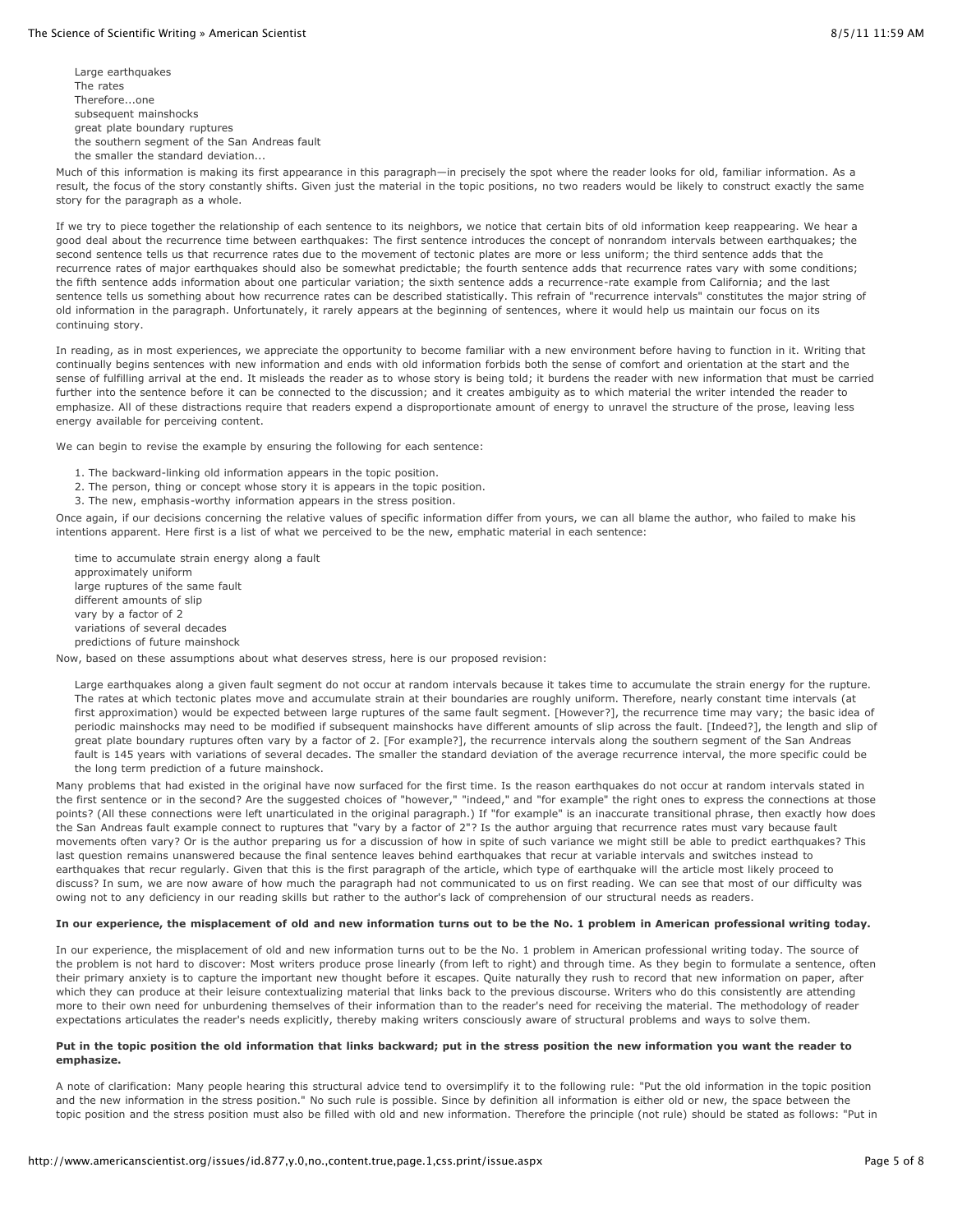the topic position the old information that links backward; put in the stress position the new information you want the reader to emphasize."

# Perceiving Logical Gaps

When old information does not appear at all in a sentence, whether in the topic position or elsewhere, readers are left to construct the logical linkage by themselves. Often this happens when the connections are so clear in the writer's mind that they seem unnecessary to state; at those moments, writers underestimate the difficulties and ambiguities inherent in the reading process. Our third example attempts to demonstrate how paying attention to the placement of old and new information can reveal where a writer has neglected to articulate essential connections.

The enthalpy of hydrogen bond formation between the nucleoside bases 2'deoxyguanosine (dG) and 2'deoxycytidine (dC) has been determined by direct measurement. dG and dC were derivatized at the 5' and 3' hydroxyls with triisopropylsilyl groups to obtain solubility of the nucleosides in nonaqueous solvents and to prevent the ribose hydroxyls from forming hydrogen bonds. From isoperibolic titration measurements, the enthalpy of dC:dG base pair formation is -6.65±0.32 kcal/mol.

Although part of the difficulty of reading this passage may stem from its abundance of specialized technical terms, a great deal more of the difficulty can be attributed to its structural problems. These problems are now familiar: We are not sure at all times whose story is being told; in the first sentence the subject and verb are widely separated; the second sentence has only one stress position but two or three pieces of information that are probably worthy of emphasis—"solubility ...solvents," "prevent... from forming hydrogen bonds" and perhaps "triisopropylsilyl groups." These perceptions suggest the following revision tactics:

1. Invert the first sentence, so that (a) the subject-verb-complement connection is unbroken, and (b) "dG" and "dC" are introduced in the stress position as new and interesting information. (Note that inverting the sentence requires stating who made the measurement; since the authors performed the first direct measurement, recognizing their agency in the topic position may well be appropriate.)

2. Since "dG and "dC" become the old information in the second sentence, keep them up front in the topic position.

3. Since "triisopropylsilyl groups" is new and important information here, create for it a stress position.

4. "Triisopropylsilyl groups" then becomes the old information of the clause in which its effects are described; place it in the topic position of this clause.

5. Alert the reader to expect the arrival of two distinct effects by using the flag word "both." "Both" notifies the reader that two pieces of new information will arrive in a single stress position.

Here is a partial revision based on these decisions:

We have directly measured the enthalpy of hydrogen bond formation between the nucleoside bases 2'deoxyguanosine (dG) and 2'deoxycytidine (dC). dG and dC were derivatized at the 5' and 3' hydroxyls with triisopropylsilyl groups; these groups serve both to solubilize the nucleosides in non-aqueous solvents and to prevent the ribose hydroxyls from forming hydrogen bonds. From isoperibolic titration measurements, the enthalpy of dC:dG base pair formation is -6.65±0.32 kcal/mol.

The outlines of the experiment are now becoming visible, but there is still a major logical gap. After reading the second sentence, we expect to hear more about the two effects that were important enough to merit placement in its stress position. Our expectations are frustrated, however, when those effects are not mentioned in the next sentence: "From isoperibolic titration measurements, the enthalpy of dC:dG base pair formation is -6.65±0.32 kcal/mol." The authors have neglected to explain the relationship between the derivatization they performed (in the second sentence) and the measurements they made (in the third sentence). Ironically, that is the point they most wished to make here.

At this juncture, particularly astute readers who are chemists might draw upon their specialized knowledge, silently supplying the missing connection. Other readers are left in the dark. Here is one version of what we think the authors meant to say, with two additional sentences supplied from a knowledge of nucleic acid chemistry:

We have directly measured the enthalpy of hydrogen bond formation between the nucleoside bases 2'deoxyguanosine (dG) and 2'deoxycytidine (dC). dG and dC were derivatized at the 5' and 3' hydroxyls with triisopropylsiyl groups; these groups serve both to solubilize the nucleosides in non-aqueous solvents and to prevent the ribose hydroxyls from forming hydrogen bonds. Consequently, when the derivatized nucleosides are dissolved in nonaqueous solvents, hydrogen bonds form almost exclusively between the bases. Since the interbase hydrogen bonds are the only bonds to form upon mixing, their enthalpy of formation can be determined directly by measuring the enthalpy of mixing. From our isoperibolic titration measurements, the enthalpy of dG:dC base pair formation is -6.65±0.32 kcal/mol.

Each sentence now proceeds logically from its predecessor. We never have to wander too far into a sentence without being told where we are and what former strands of discourse are being continued. And the "measurements" of the last sentence has now become old information, reaching back to the "measured directly" of the preceding sentence. (It also fulfills the promise of the "we have directly measured" with which the paragraph began.) By following our knowledge of reader expectations, we have been able to spot discontinuities, to suggest strategies for bridging gaps, and to rearrange the structure of the prose, thereby increasing the accessibility of the scientific content.

# Locating the Action

Our final example adds another major reader expectation to the list.

Transcription of the 5*S* RNA genes in the egg extract is TFIIIA-dependent. This is surprising, because the concentration of TFIIIA is the same as in the oocyte nuclear extract. The other transcription factors and RNA polymerase III are presumed to be in excess over available TFIIIA, because tRNA genes are transcribed in the egg extract. The addition of egg extract to the oocyte nuclear extract has two effects on transcription efficiency. First, there is a general inhibition of transcription that can be alleviated in part by supplementation with high concentrations of RNA polymerase III. Second, egg extract destabilizes transcription complexes formed with oocyte but not somatic 5*S* RNA genes.

The barriers to comprehension in this passage are so many that it may appear difficult to know where to start revising. Fortunately, it does not matter where we start, since attending to any one structural problem eventually leads us to all the others.

We can spot one source of difficulty by looking at the topic positions of the sentences: We cannot tell whose story the passage is. The story's focus (that is, the occupant of the topic position) changes in every sentence. If we search for repeated old information in hope of settling on a good candidate for several of the topic positions, we find all too much of it: egg extract, TFIIIA, oocyte extract, RNA polymerase III, 5*S* RNA, and transcription. All of these reappear at various points, but none announces itself clearly as our primary focus. It appears that the passage is trying to tell several stories simultaneously, allowing none to dominate.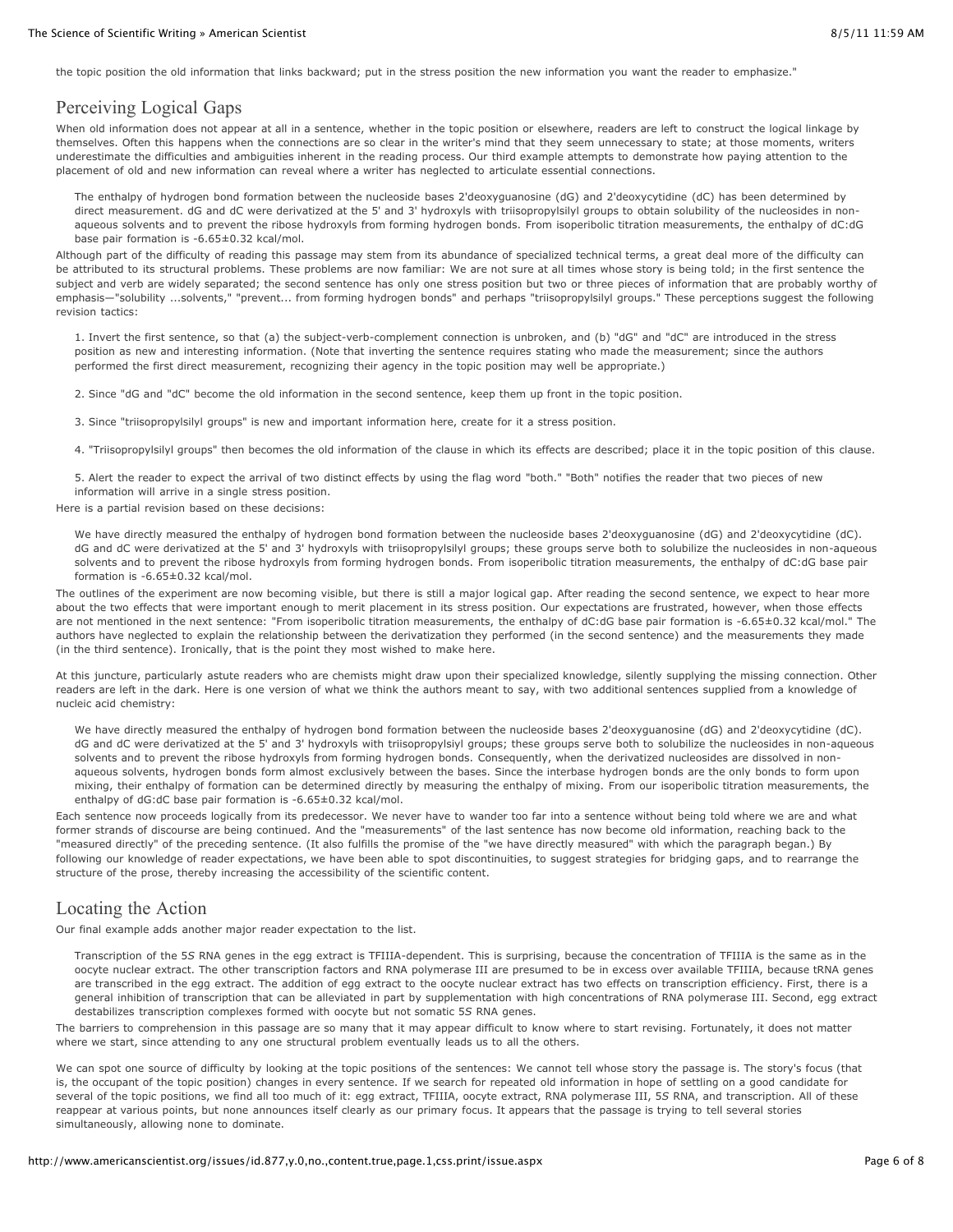We are unable to decide among these stories because the author has not told us what to do with all this information. We know who the players are, but we are ignorant of the actions they are presumed to perform. This violates yet another important reader expectation: Readers expect the action of a sentence to be articulated by the verb.

Here is a list of the verbs in the example paragraph:

is is...is are presumed to be are transcribed has is...can be alleviated destabilizes

The list gives us too few clues as to what actions actually take place in the passage. If the actions are not to be found in the verbs, then we as readers have no secondary structural clues for where to locate them. Each of us has to make a personal interpretive guess; the writer no longer controls the reader's interpretive act.

#### **As critical scientific readers, we would like to concentrate our energy on whether the experiments prove the hypotheses.**

Worse still, in this passage the important actions never appear. Based on our best understanding of this material, the verbs that connect these players are "limit" and "inhibit." If we express those actions as verbs and place the most frequently occurring information—"egg extract" and "TFIIIA"—in the topic position whenever possible,\* we can generate the following revision:

In the egg extract, the availability of TFIIIA limits transcription of the 5*S* RNA genes. This is surprising because the same concentration of TFIIIA does not limit transcription in the oocyte nuclear extract. In the egg extract, transcription is not limited by RNA polymerase or other factors because transcription of tRNA genes indicates that these factors are in excess over available TFIIIA. When added to the nuclear extract, the egg extract affected the efficiency of transcription in two ways. First, it inhibited transcription generally; this inhibition could be alleviated in part by supplementing the mixture with high concentrations of RNA polymerase III. Second, the egg extract destabilized transcription complexes formed by oocyte but not by somatic 5*S* genes.

[\*We have chosen these two pieces of old information as the controlling contexts for the passage. That choice was neither arbitrary nor born of logical necessity; it was simply an act of interpretation. All readers make exactly that kind of choice in the reading of every sentence. The fewer the structural clues to interpretation given by the author, the more variable the resulting interpretations will tend to be.]

As a story about "egg extract," this passage still leaves something to be desired. But at least now we can recognize that the author has not explained the connection between "limit" and "inhibit." This unarticulated connection seems to us to contain both of her hypotheses: First, that the limitation on transcription is caused by an inhibitor of TFIIIA present in the egg extract; and, second, that the action of that inhibitor can be detected by adding the egg extract to the oocyte extract and examining the effects on transcription. As critical scientific readers, we would like to concentrate our energy on whether the experiments prove the hypotheses. We cannot begin to do so if we are left in doubt as to what those hypotheses might be—and if we are using most of our energy to discern the structure of the prose rather than its substance.

# Writing and the Scientific Process

We began this article by arguing that complex thoughts expressed in impenetrable prose can be rendered accessible and clear without minimizing any of their complexity. Our examples of scientific writing have ranged from the merely cloudy to the virtually opaque; yet all of them could be made significantly more comprehensible by observing the following structural principles:

- 1. Follow a grammatical subject as soon as possible with its verb.
- 2. Place in the stress position the "new information" you want the reader to emphasize.
- 3. Place the person or thing whose "story" a sentence is telling at the beginning of the sentence, in the topic position.
- 4. Place appropriate "old information" (material already stated in the discourse) in the topic position for linkage backward and contextualization forward.
- 5. Articulate the action of every clause or sentence in its verb.
- 6. In general, provide context for your reader before asking that reader to consider anything new.

7. In general, try to ensure that the relative emphases of the substance coincide with the relative expectations for emphasis raised by the structure. **It may seem obvious that a scientific document is incomplete without the interpretation of the writer; it may not be so obvious that the document cannot "exist" without the interpretation of each reader.**

None of these reader-expectation principles should be considered "rules." Slavish adherence to them will succeed no better than has slavish adherence to avoiding split infinitives or to using the active voice instead of the passive. There can be no fixed algorithm for good writing, for two reasons. First, too many reader expectations are functioning at any given moment for structural decisions to remain clear and easily activated. Second, any reader expectation can be violated to good effect. Our best stylists turn out to be our most skillful violators; but in order to carry this off, they must fulfill expectations most of the time, causing the violations to be perceived as exceptional moments, worthy of note.

A writer's personal style is the sum of all the structural choices that person tends to make when facing the challenges of creating discourse. Writers who fail to put new information in the stress position of many sentences in one document are likely to repeat that unhelpful structural pattern in all other documents. But for the very reason that writers tend to be consistent in making such choices, they can learn to improve their writing style; they can permanently reverse those habitual structural decisions that mislead or burden readers.

We have argued that the substance of thought and the expression of thought are so inextricably intertwined that changes in either will affect the quality of the other. Note that only the first of our examples (the paragraph about URF's) could be revised on the basis of the methodology to reveal a nearly finished passage. In all the other examples, revision revealed existing conceptual gaps and other problems that had been submerged in the originals by dysfunctional structures. Filling the gaps required the addition of extra material. In revising each of these examples, we arrived at a point where we could proceed no further without either supplying connections between ideas or eliminating some existing material altogether. (Writers who use readerexpectation principles on their own prose will not have to conjecture or infer; they know what the prose is intended to convey.) Having begun by analyzing the structure of the prose, we were led eventually to reinvestigate the substance of the science.

The substance of science comprises more than the discovery and recording of data; it extends crucially to include the act of interpretation. It may seem